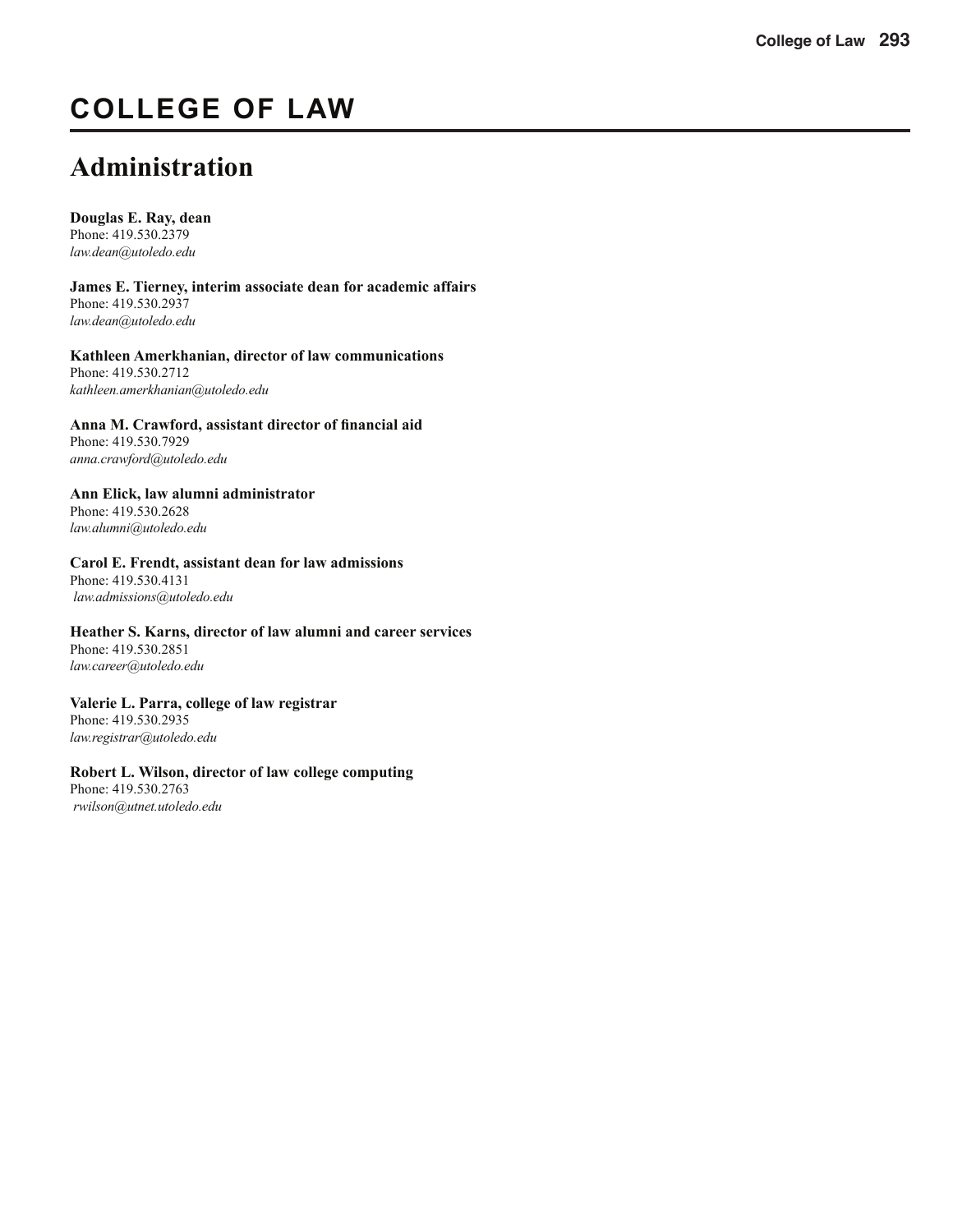# **COLLEGE OF LAW**

The College of Law is accredited by the American Bar Association and is a member of the Association of American Law Schools.

As an urban law school, the college offers a full-time (day) and a part-time (day or evening) program, and an integrated summer session. The course of study leads to a juris doctor (J.D.) degree. Full-time students normally graduate at the end of the second semester of their third year, but through summer study, they may graduate as early as the end of the first semester of their third year. Part-time students normally graduate in four years, including summer study. Typically, part-time students attend classes in the evening; however, part-time students may attend classes during the day.

The College of Law also offers a master's degree in the study of law. The master of studies in law is a master's degree designed for those who seek a better understanding of the law, legal institutions and legal methods. The program is ideal for professionals and intellectually curious individuals who want to learn about particular areas of the law, but do not want to practice. The degree does not qualify the holder to sit for a bar examination or to practice law, nor will it be considered as a qualifier for entry into the J.D. program. Classes taken toward the master of studies in law degree will under no circumstances be later applied toward a J.D. degree. More information about the master of studies in law program and possible areas of concentration within the degree can be found in the Graduate School section of this catalog.

# **Academic Calendar**

Please refer to the University's Academic Calendar in the introductory pages of this catalog, or go to the College of Law's Web site, *www.utlaw.edu.*

# **Admission Policies and Procedures**

The College of Law admits an entering class only in the fall of each year. The college reserves the right to change, at any time, its entrance requirements and its rules respecting admission, continuance in the college or graduation. The present entrance requirements are set forth below.

# **Prelegal Education**

Applicants for admission as candidates for the juris doctor degree, the joint juris doctor/master of business administration, the joint juris doctor/master of public administration, the joint juris doctor/master of science in engineering, and the joint juris doctor/master of criminal justice must have received, or have completed all the requirements for, a bachelor's degree from an accredited college or university. The College of Law does not, however, require any particular prelaw curriculum. Generally, an educational background including the humanities, history, the social sciences, mathematics and language skills is important for the study of law. All students are urged to take elective work in English composition or creative writing in their undergraduate studies.

For additional information, see *The Official Guide to ABA-Approved Law Schools,* published each year by the Law School Admission Council in cooperation with the American Bar Association and the Association of American Law Schools. The guide includes material on the law and lawyers, prelaw preparation, applying to law schools, and the study of

law, as well as individualized information on most American law schools. It may be obtained at college bookstores or ordered from Law Services, Box 2000, Newtown, PA 18940-0998, phone: 215.968.1001, Web site: *www.LSAC.org.*

## **Selection of Students**

The College of Law admits students selectively. In general, the more highly qualified applicants are admitted first. In choosing among applicants who may reasonably be expected to study law successfully, the college considers factors to ensure the entering law school class will be widely representative of society.

The college considers all factors that bear on the ability of an applicant to study law successfully. Undergraduate grades, LSAT scores and letters of recommendation are important. The college also evaluates experience, accomplishments, graduate study, the LSAT "writing sample" and other factors relevant to the ability to study law successfully or to the college's policy of having a diverse student body.

The median LSAT for the entering class is generally in the  $75<sup>th</sup>$  to  $80<sup>th</sup>$ percentile. The median GPA is approximately 3.6 on a 4.0 scale. Typically these medians are substantially the same for the full-time and part-time programs.

### **Application Procedures and Requirements**

Application forms and admissions information may be obtained from the Office of Admissions, College of Law, The University of Toledo, Toledo, OH 43606-3390, phone: 419.530.4131, *e-mail: law.admissions@utoledo. edu,* Web site: *www.utlaw.edu.*

The procedure for applying to the College of Law is as follows. The prospective student will:

- 1. Complete and mail the application, with a non-refundable application fee of \$40, to the College of Law. The \$40 application fee will be waived if the application is made online at *www.utlaw.edu/admissions*.
- 2. Register with Law Services for the Law School Admission Test (LSAT) and the Law School Data Assembly Service (LSDAS). Arrange to have transcripts sent to LSDAS from all colleges and universities attended. The LSAT must be taken within three years of the year the applicant proposes to enter the College of Law. The *LSAT/LSDAS Registration and Information Book* may be obtained from Law Services, Box 2000, Newton, PA 18940-0998, phone: 215.968.1001, Web address: *www.LSAC.org*.
- 3. Have recommendation letters submitted to the College of Law. The College of Law strongly recommends the submission of two letters of recommendation. Preference is for letters from college professors who can attest to the applicant's ability to enter a competitive professional program. If the applicant is not a recent graduate, recommendations may be from people familiar with his or her employment record and achievements. Although the applicant is not restricted to two letters, his or her file will be considered complete when two letters have been received.

Letters of recommendation may be submitted directly to the College of Law; the college, however, prefers the letters be submitted through the LSAC letter of recommendation service that serves all member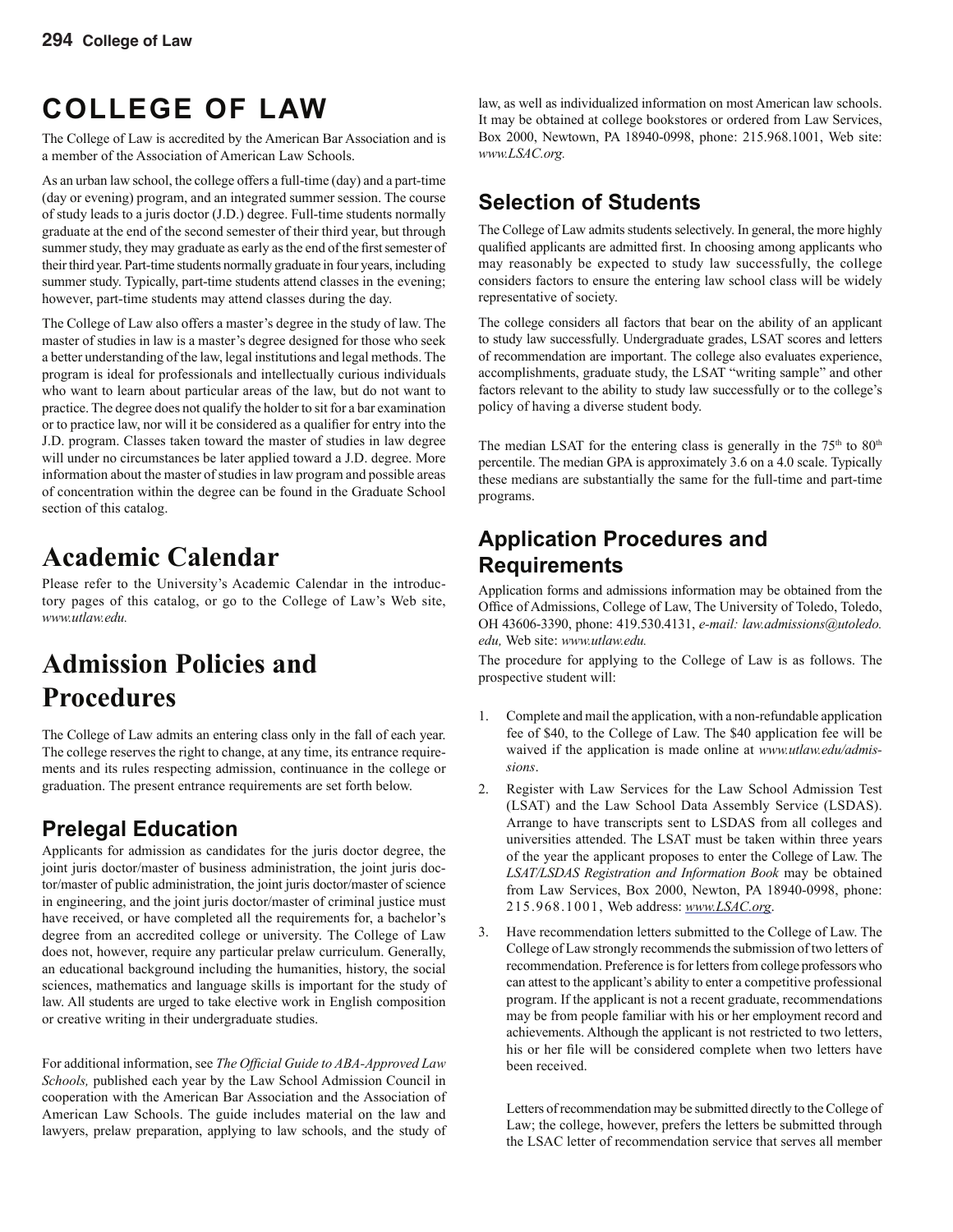schools. This service is included in the LSDAS registration subscription. To use this service, follow the directions for submitting letters outlined in the *LSAT/LSDAS Registration and Information Book*.

The College of Law usually begins to make admission decisions in December of the preceding year. Applicants are encouraged to submit and complete their applications before July 1 of the year they propose to enter. Undergraduates are encouraged to apply in the fall of their senior year. Applicants filing after July 1 are encouraged to file, but will usually be competing for a small number of remaining available spaces. In applying, persons are requested to indicate a preference for the full-time or the parttime program, but may indicate a willingness to attend either.

### **Acceptance Deposit**

Each applicant who is accepted for admission must pay a non-refundable deposit of \$75 in a manner and at such time as the dean of the college shall require. This fee is applied to instructional fees at fall semester registration.

### **Transfer Students**

A student in good standing at an ABA-approved law school may apply for admission to the College of Law. The amount of transfer credit recognized will be determined by the associate dean for academic affairs on an individual basis.

### **International Students**

An applicant whose prelegal work was taken in an institution located outside the United States may be admitted as a regular student after an evaluation of his or her record by an appropriate agency skilled in evaluating foreign institutions, provided this record meets the substance of the requirements for regular students. Such applicant will be admitted only after presenting adequate evidence to the college of his or her knowledge and usage of the English language. A person whose undergraduate work was taken outside the United States is reminded that the source of the degree may bear on eligibility to practice law in a particular state. Persons who are not American citizens are advised the practices in various states may differ with regard to their eligibility to be examined for admission to the bar, regardless of where their undergraduate and law degrees were obtained.

### **Special Students**

The college may admit persons whose professional activities would benefit from law study to take selected courses as special students. Credit earned by a special student is not accepted toward a degree in law. Any person wishing to be so admitted must file with the college an application for admission, a transcript of any college credit earned, and a written statement explaining how the study of particular law courses would be of benefit. Special students are subject to all requirements prescribed for regular students.

# **Members of the Bar**

Members of the bar may be admitted to the classes of the college upon an application showing evidence of their prelegal education, legal education, and admission to the bar, providing they enroll without expectation of credit. If they desire credit, they must qualify in the usual manner as regular or special students.

# **Auditing of Courses**

Persons with a broad educational background who have a special need for a limited acquaintance with an area of law may be admitted to one or more classes in the college upon application with an accompanying statement of their situation and needs. Unless the applicant seeks admission as a regular or special student, status and privileges will be those of an auditor as defined by University rules and practices, and the student will receive no credit for attendance or work done pursuant to such enrollment.

# **Financial Information**

### **Fees**

Information relating to fees and withdrawals/refunds is available in the Finance Information Brochure, published by the Office of the Bursar.

### **Financial Aid Application Procedures and Requirements**

All applicants for federal financial aid must file a Free Application for Federal Student Aid (FAFSA). The FAFSA should be completed online at *www.fafsa.ed.gov*. Financial aid will be awarded after a student is admitted to the College of Law. There is no set application deadline for federal financial aid, but you should plan to submit your FAFSA by April of each year to ensure the timely receipt of financial aid funds. For further questions, contact the UT Law Financial Aid Office at 419.530.7929 or *anna*. *crawford@utoledo.edu*.

# **Academic Standards**

The grading system and graduation requirements in effect at the time this catalog was published are set forth below. The college reserves the right to change its grading system, graduation requirements and course offerings. For up-to-date information, see the College of Law student handbook at *www.utlaw.edu.*

### **Grading System**

The grading scale of the College of Law is as follows: **Letter Grade Quality Points**

| 4              |
|----------------|
| 3.5            |
| 3              |
| 2.5            |
| $\overline{c}$ |
| 1.5            |
| 1              |
| $\overline{0}$ |
| $\overline{0}$ |
| $\theta$       |
|                |

The grade of S (Satisfactory): Credit earned; no effect on grade point average (GPA). The grade of U (Unsatisfactory): No credit; hours calculated into GPA.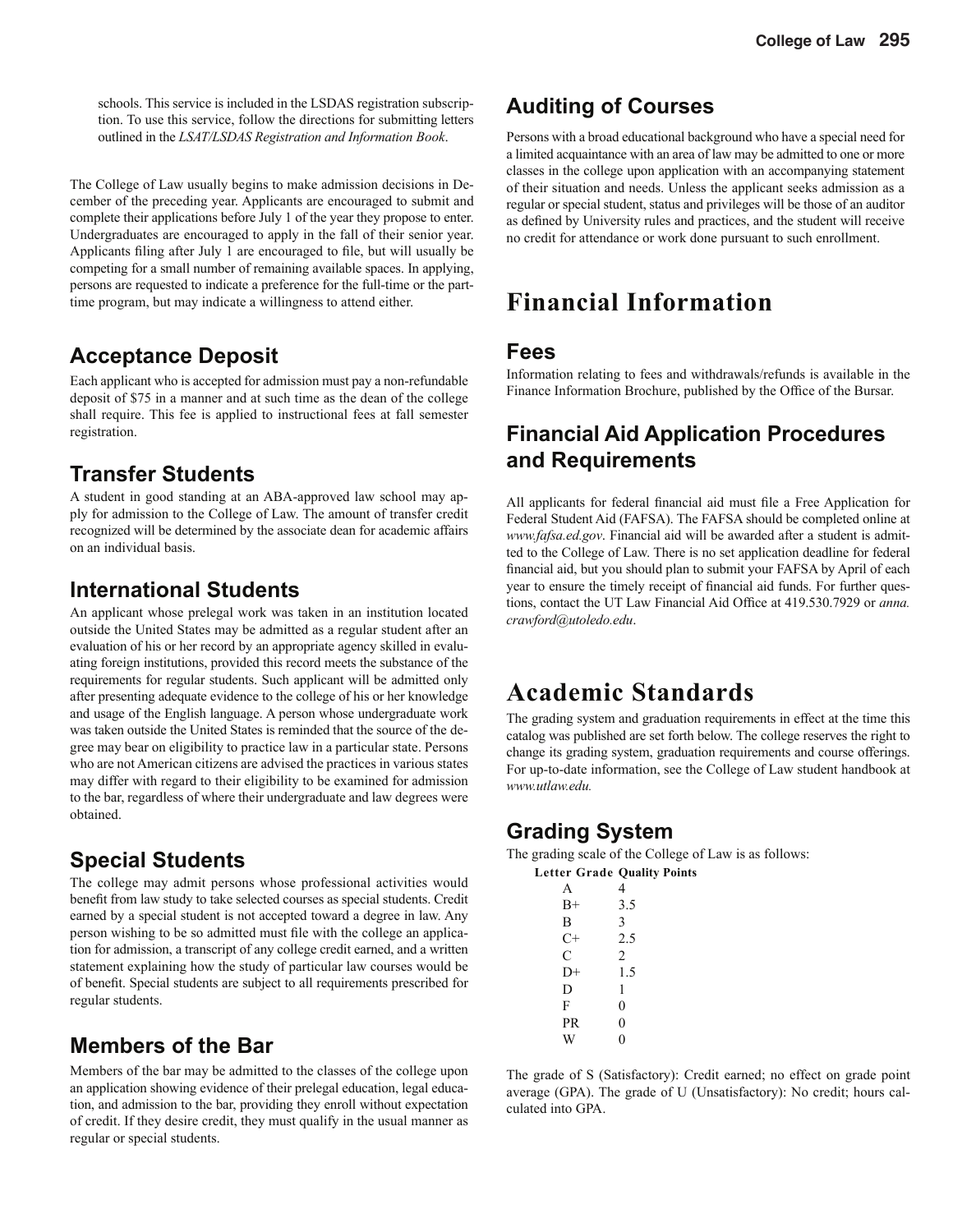### **Repeating Courses**

A student who receives a grade of  $D<sup>+</sup>$ , D or F in a required course must repeat the course.

A student may repeat a class that is not required if the student received a D+, D or F in the course. In all other cases, no student shall be permitted to repeat any course in which a grade of A, B+, B, C+ or C was received without the approval of the academic policy committee of a student's written request.

In the case of repetition of a course, the original grade earned and the grade earned on repetition shall be reported on the transcript and computed into the cumulative GPA. In the case of repetition of a course in which the original grade was D or above, no additional credit toward graduation is earned by repeating the course.

### **Eligibility to Continue**

Any student who has a cumulative GPA of less than 2.0 at the end of the first term is academically deficient. Any student who at the end of any academic year fails to have a cumulative 2.0 GPA for all law work attempted is dismissed from the college.

# **Degree Requirements**

### **Eligibility for Degree**

To be eligible for a juris doctor degree, a student must have received course credit for 89 semester hours or their equivalent, satisfactorily completed all required courses with a grade of C or better, achieved a cumulative GPA of 2.0 or better on all course work attempted, and completed the course of study no earlier than 24 months and no later than 84 months after commencing law study.

### **Juris Doctor Degree**

The juris doctor (J.D.) will be conferred on each student who meets the degree requirements set forth above.

In recognition of superior scholarship, a juris doctor degree may be granted with special honors as follows:

|           | <i>Summa cum laude</i> Cumulative GPA of at least 3.9 |
|-----------|-------------------------------------------------------|
|           | <i>Magna cum laude</i> Cumulative GPA of at least 3.6 |
| Cum laude | Cumulative GPA of at least 3.3                        |

### **Course Load**

The normal course load is regulated by the academic rules of the college relating to maximum and minimum course loads. A student in the full-time program cannot take more than 16 hours or less than 10 hours in any semester without special permission. A student in the part-time program cannot take more than 10 hours or less than 8 hours in any semester without special permission. There is a maximum, but no minimum, course load requirement for students in either program during the summer term.

#### **Full-Time Students**

All full-time students must take the basic required courses in the following sequence in the day division:

#### **FIRST YEAR**

| <b>Fall Semester</b>      | <b>Spring Semester</b>        |  |
|---------------------------|-------------------------------|--|
| Civ Pro-Jurisdiction 3    | Civ Pro-Pleading & Practice 3 |  |
| Contracts I3              |                               |  |
| Property I 3              |                               |  |
|                           | Constitutional Law I 3        |  |
| Legal Research, Writing   |                               |  |
| $&$ Appellate Advocacy I3 | Legal Research Writing        |  |
|                           |                               |  |

#### **Part-Time Students**

All part-time students will complete the basic required courses by the end of the second semester of their second year.

In addition to the courses listed above, a student must successfully complete Constitutional Law II, Evidence, and Legal Ethics and Professional Responsibility, and must satisfy the upper-level writing requirement.

## **Standard Program Courses**

Although not required for graduation, the College of Law has designed a standard program of upper-level courses to give students basic course material coverage. A student should be aware that most of the essential standard program courses cover subjects that tend to be tested on the Ohio and other state bar examinations. In the past, students who have avoided essential standard program courses have had more difficulty passing the Ohio and Michigan bar exams. If a student intends to take the bar in another jurisdiction, he or she should determine which subjects are covered on that bar and take those corresponding courses.

A. **Essential Standard Program Courses** (tested on Ohio and most

| other bar exams) |      |                                   |
|------------------|------|-----------------------------------|
| LAWG             | 9010 | <b>Business Associations</b>      |
| LAWG             | 9110 | Commercial Paper                  |
| LAWG             | 9210 | Criminal Procedure-Investigations |
| LAWG             | 9610 | <b>Secured Transactions</b>       |
| LAWG             | 9710 | Trusts & Estates                  |
|                  |      |                                   |

B. **Recommended Standard Program Courses** (necessary for the

| practice of law) |      |                                                   |
|------------------|------|---------------------------------------------------|
| LAWG             | 9030 | Administrative Law                                |
| LAWG             | 9500 | Federal Income Tax                                |
|                  |      | 2-4 credits of Practice Skills and Clinic courses |

### **Advanced Courses**

Advanced courses are offered to second- and third-year full-time students and to part-time advanced students. In most years, several new or experimental courses are offered.

# **Joint Dual Degree (Juris Doctor and Master's) Programs and College of Law Credit for Courses in Graduate Degree Programs**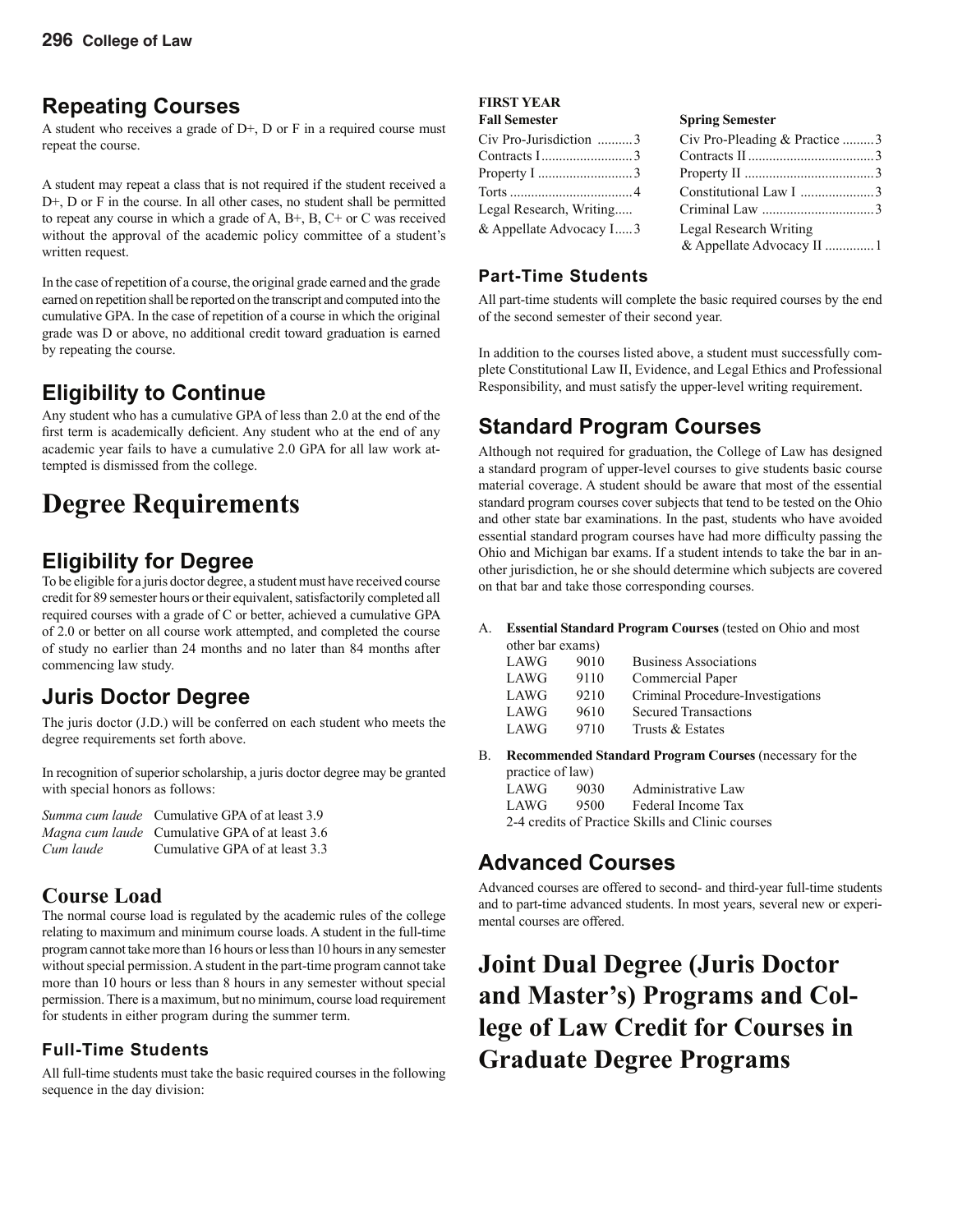### **Joint Dual Degree Programs**

The University sponsors four joint dual degree programs, in which students may earn a juris doctor degree from the College of Law and a specialized master's degree from another college.

The four joint dual degree programs offered by the College of Law in partnership with other colleges are as follows:

- ∗ With the College of Business Administration, the joint juris doctor/master of business administration. The program is intended for students with undergraduate degrees in business administration, or the equivalent, earned through the completion of up to 10 prerequisites.
- ∗ With the College of Arts and Sciences department of political science and public administration, the joint juris doctor/master of public administration. The program is designed for students who wish to earn a juris doctor and desire to be effective in administrative and regulatory positions in public and in private, nonprofit organizations.
- ∗ With the College of Engineering, the joint juris doctor/master of science in engineering. The program is designed to provide a student who wants to pursue a specialized legal practice, such as patent law, with technical, science-based knowledge and skills to complement his or her legal education.
- ∗ With the College of Health and Human Services department of criminal justice, the joint juris doctor/master of arts in criminal justice. The program is designed for students who want to practice law in the criminal justice system, be employed as administrators within the system, or to teach criminal justice in a post-secondary institution.

Each joint dual degree program, upon completion, results in the granting of two degrees, a juris doctor (law) degree, and a master's degree in the specialized area.

In each program, a duly enrolled joint dual degree student may apply up to 12 credit hours earned in approved courses in the College of Law toward the master's degree, as well as toward the juris doctor degree. In addition, the student may apply up to 12 credit hours earned in approved courses in the master's program, with a grade of B or better, toward the juris doctor degree, as well as toward the master's degree. In this way, most students enrolled in a joint dual degree program can complete requirements for both degrees in one semester of additional course work beyond the three full-time academic years (a total of 89 credit hours) to complete the requirements for the juris doctor degree alone.

In general, each college is responsible for administering its own degree programs. To enroll in a joint dual degree program, a student must apply separately for admission to the College of Law and to the college offering the master's program. All of the joint dual degree programs require admission to the College of Law and successful completion of all the basic required law school courses (normally, the academic year for full-time students, and the first two academic years for part-time students) before enrollment in the master's program as a part of a joint dual degree program. No credit will be granted by the College of Law toward a juris doctor degree for courses taken before enrollment in the College of Law, except for transfer credit for courses taken in another accredited law school. A student may

apply for admission to the college offering the master's program after the student has enrolled in the College of Law.

### **College of Law Credit for Courses in Graduate Degree Programs**

At the discretion of the College of Law, a College of Law student who has successfully completed the basic required courses in the College of Law and who has formally enrolled in a UT graduate degree program not a part of an existing joint dual degree program, may be granted up to 12 credit hours toward the juris doctor degree from College of Law-approved UT graduate courses in which the student has earned a grade of B or better. The College of Law will not grant credit toward the juris doctor degree for any course taken before enrollment in the College of Law or for any course not approved for College of Law credit in advance of the student's enrollment.

It is within the discretion of the other UT college whether to grant the student credit toward its degree for any courses completed by the student in the College of Law.

### **Certificate Of Concentration Program**

The College of Law Certificate of Concentration Program permits qualifying students to earn a certificate of concentration in one of five areas: Environmental Law, Homeland Security Law, Intellectual Property Law, International Law, and Labor & Employment Law. To be eligible to receive a certificate of concentration with the juris doctor degree, a student must have completed a number of designated upper-level core and related law school courses appropriate to the area, with a grade point average of at least 3.0 in the courses. Information is on the web at http://www.utlaw. edu/students/concentrations.htm

# **Clinical Programs**

The College of Law offers an array of clinical opportunities for full- and part-time upper-level students. The clinical programs place students in supervised settings to explore what it is like to be a practicing lawyer.

Each clinic provides individualized and small group instruction in legal institutions and the lawyering process, as well as practical, hands-on, real-life experience in a carefully selected legal environment. The object of the clinical programs is to create a rigorous and dynamic educational experience where students "learn by doing."

### **Public Service Externship Clinic**

The goals of the Public Service Externship Clinic are to develop students' abilities to learn from their experiences; educate students about professional responsibilities, in particular their obligation to perform public service work as members of the legal profession; help students develop practical lawyering skills by structured supervision in real-world situations and thereby teach students to integrate the theory of law with the practice of law; and help students become aware of meaningful career and pro bono opportunities, particularly in public service and governmental settings. In addition to a mandatory classroom component, there is a field placement component in which students are assigned to various public service legal placements, including state and federal judges, the United States Attorney's Office, the local office of the Ohio Attorney General, Counsel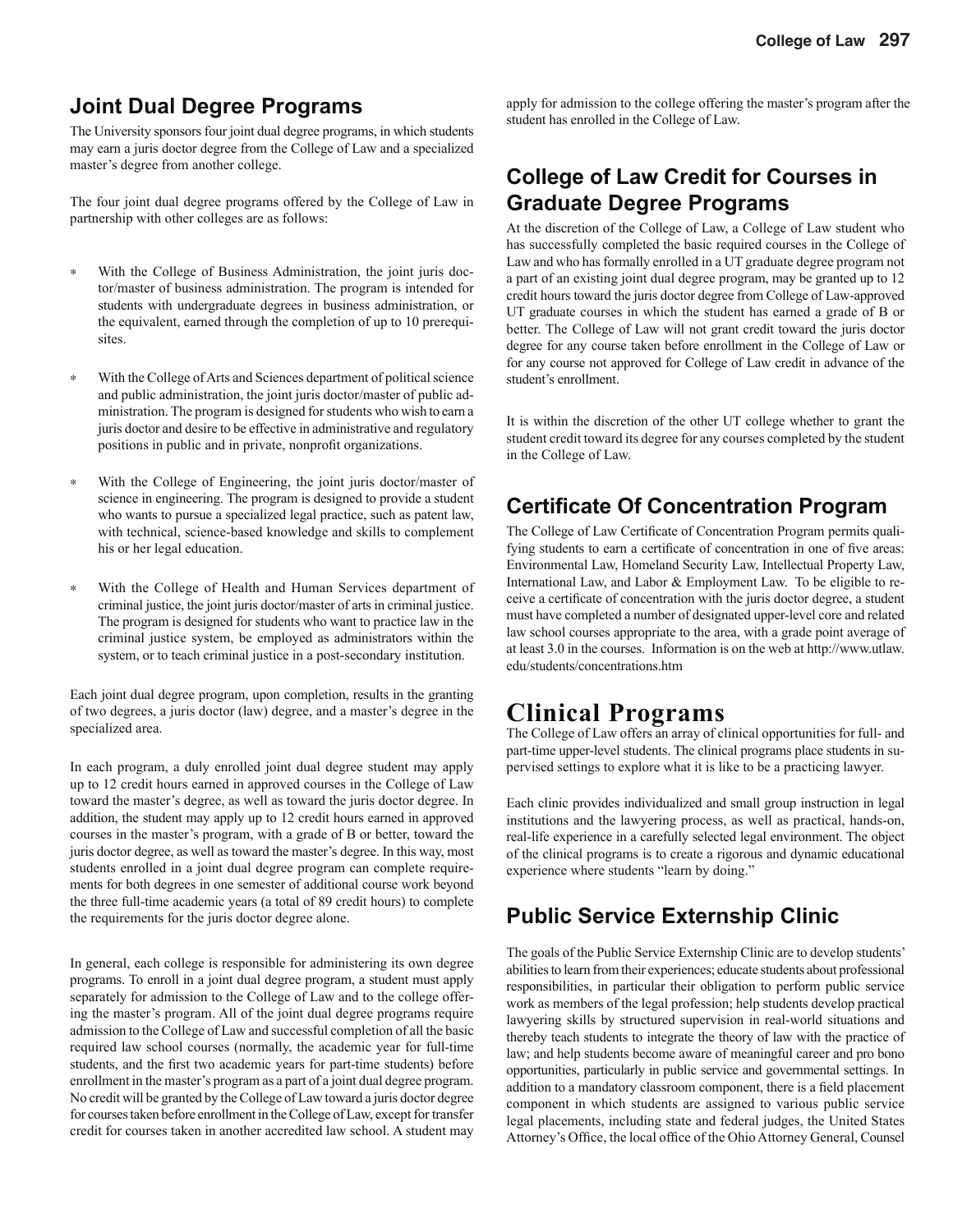for Toledo City Council, legal services offices, the public defender and other public service attorneys and legal programs. Out-of-town placements are available during the summer term.

Students receive credit for the course. Although compensation is not allowed, reimbursement for expenses is permitted. The course is graded on a pass-fail basis. Students receive one hour of credit for every 56 hours of fieldwork per term. There is a maximum of four credit hours allowed in the fall and spring terms and a maximum of six in the summer term.

### **College of Law Legal Clinic**

The College of Law Legal Clinic is a one-semester, two- to six-credithour course in which student interns provide direct legal representation, primarily under the supervision of clinical faculty, usually to clients within the community who cannot afford to hire private legal counsel. The legal clinic combines a structured classroom curriculum with individualized instruction and collaborative learning opportunities to prepare interns to competently represent their clients, grapple with complex ethical issues, critically examine the law and the legal profession, and advance the social justice mission of the law school.

Current practice opportunities in the legal clinic include civil rights, housing, immigration and asylum, family law, social security disability, real estate, contracts, tort defense, elder law, nonprofit community work and sexual orientation law.

Student interns are responsible for all aspects of their clients' cases, including interviewing, counseling, research, discovery, negotiation, pleading and motion practice, alternative dispute resolution, court appearances, trial preparation and practice, and appeals.

### **Dispute Resolution Clinic**

The College of Law Dispute Resolution Clinic is a one-semester, two- to four-credit-hour course open to all second- and third-year law students. The clinic provides students with the unique opportunity to learn mediation skills and apply these skills while mediating actual cases in various courts throughout northwest Ohio.

Students in the clinic are educated in theory and practical skills through course work and exposure to a variety of guest speakers in the field of alternative dispute resolution. The classroom component focuses on listening and communication skills, negotiation techniques and client representation in various dispute resolution processes. This clinical program is designed to teach practical skills and give students an opportunity to interact in the legal community in a new and emerging area of the law.

In order to serve as mediators, students are required to participate in a twoday basic mediation training, which is offered the week prior to the start of each semester. This 16-hour course meets the basic training requirements set forth by the Supreme Court of Ohio for mediators.

### **Prosecutor Clinic**

The Prosecutor Clinic offers students opportunities to prosecute criminal cases in Ohio and Michigan courts. Through actual practice experiences, the clinic introduces students to the skills and values of prosecution. The prosecutor is "the representative not of an ordinary party to a controversy, but of a sovereignty whose obligation to govern impartially is as compel-

ling as its obligation to govern at all; and whose interest, therefore, in a criminal prosecution is not that it shall win a case, but that justice shall be done." Berger v. U.S., 295 U.S. 78, 88 (1935). Local prosecutors and faculty provide students instruction and feedback in interviewing victims and witnesses, negotiating pleas, and preparing and conducting trials. Students may enroll for six or four credit hours. In the six-credit-hour offering, students spend two days per week in fieldwork. In the four-credit-hour offering, students spend a day and a half per week in fieldwork. Students attend one class per week, which features lectures, simulations and discussion on prosecutorial skills and values.

Placements are available in prosecutor offices in Bowling Green, Lucas County (Juvenile Division and Criminal Division), Maumee, Napoleon, Oregon, Port Clinton, Sandusky, Sylvania, Toledo, Wood County (Juvenile Division), Lenawee County (Adrian), Michigan, Wayne County (Detroit), Michigan, Monroe County (Monroe), Michigan and Washtenaw County (Ann Arbor), Michigan. The Office of United States Attorney for the Northern District of Ohio also participates from time to time.

Completion of the course in evidence is a prerequisite for enrollment. Students interested in Ohio placements must apply for Legal Intern certification from the Supreme Court of Ohio under Rule II of the Supreme Court of Ohio Rules for the Government of the Bar. Students should see the registrar of the College of Law for application forms. To be eligible for Legal Intern certification, a student must have completed two-thirds of the credit hour requirements (59 credit hours) for graduation and must pay a \$25 fee to the Supreme Court of Ohio. Students interested in Michigan placements need only have completed the first year of law school and have completed the course in evidence.

### **Domestic Violence Clinic**

The Domestic Violence Clinic is a one-semester, four-credit-hour course in which students provide legal assistance to clients who experience interpersonal violence. Students work under the supervision of clinical faculty and perform all of the traditional functions of a civil attorney, including interviewing and counseling clients, conducting legal research, developing case theories, engaging in discovery and motion practice, negotiating with opposing counsel, drafting pleadings and other legal documents, presenting oral arguments in court, and taking appropriate cases to trial. Readings, classroom lectures, simulations and videos complement live civil practice. Students are required to spend 10 hours per week in the clinic office, in addition to two classroom sessions per week.

In order for students to appear in court on behalf of their clients, they must have completed 59 semester hours and obtained a Legal Intern certificate. Students who have not completed 59 semester hours or obtained a Legal Intern certificate may enroll in the Domestic Violence Clinic with the instructor's permission.

# **Inns of Court**

The Professionalism Committee of the Toledo Bar Association, in affiliation with the College of Law, is chartered as an American Inns of Court chapter.

The inn concept is modeled after the English apprenticeship system of barristers and students. Judges, trial lawyers, law professors and law students meet to share experiences, offer lectures and educate each other on professionalism, ethical awareness and advocacy. New student mem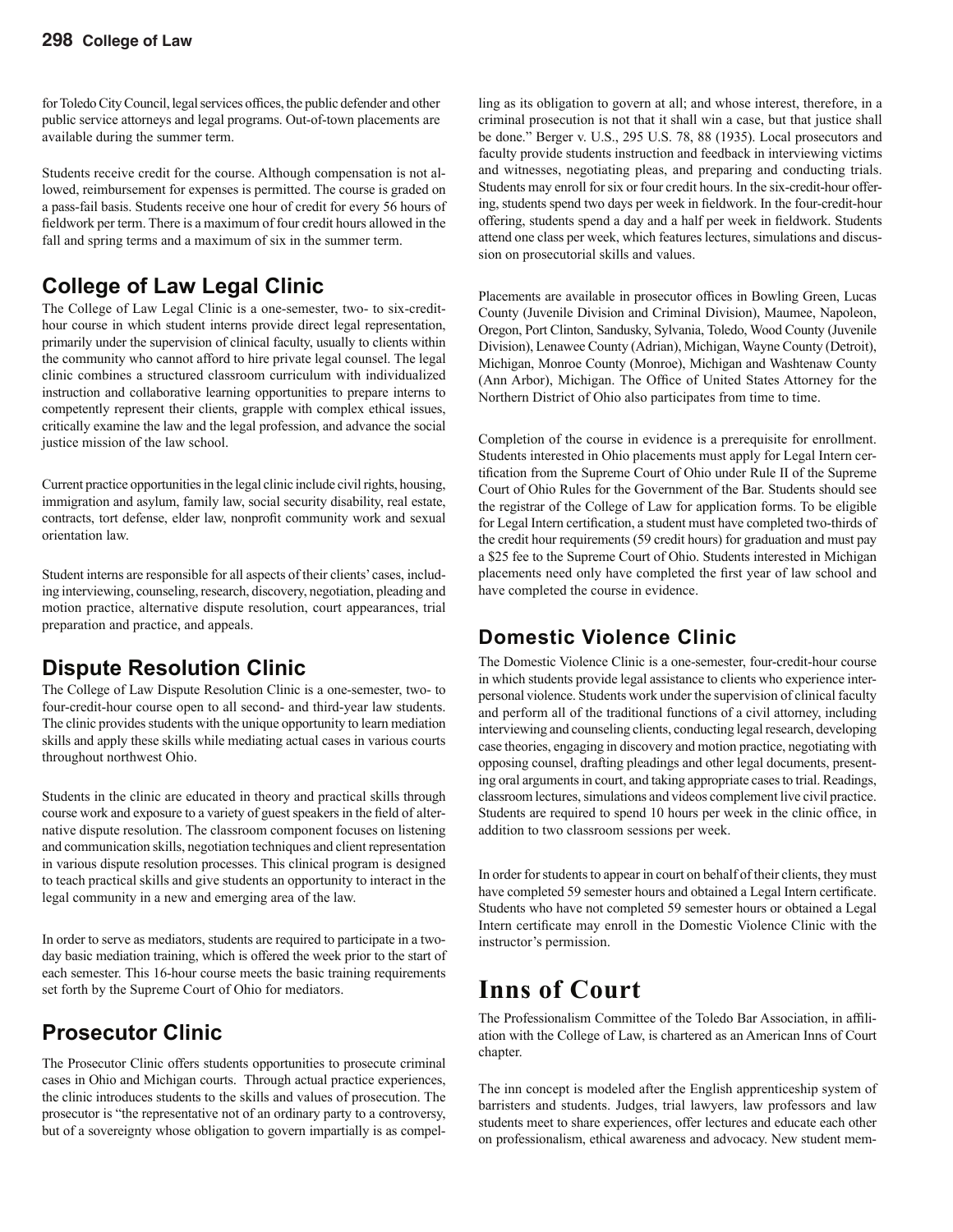bers are inducted each year from nominations within the chapter and the College of Law.

# **Institutes**

An important function of many law schools is the conduct of centers for research and study. Their activities benefit the legal profession and the community at large as well and also provide unique opportunities to students.

#### **The Legal Institute of the Great Lakes**

The Legal Institute of the Great Lakes is a research and education center affiliated with the College of Law. It supports research, special studies, conferences and publications on legal issues of particular importance to the Great Lakes region of the United States and Canada.

The institute provides numerous opportunities for involvement of students at the College of Law. With student assistance, the institute publishes Lake-Links, a regionally distributed newsletter, as well as a multidisciplinary, peer-reviewed journal, The Toledo Journal of Great Lakes' Law, Science and Policy. Law students may enroll in courses taught by Institute faculty, serve as research fellows and assist in the production of the journal. In pursuing these activities, College of Law faculty and students work with practicing attorneys, government officials, other academics, business representatives and individuals associated with nonprofit institutions, including the Great Lakes Commission and the Ohio Lake Erie Commission.

#### **Cybersecurities Law Institute**

The Cybersecurities Law Institute focuses on the impact of Internet technology on securities and investment law. The institute sponsors conferences, research, lectures, symposia and the development of courses and online resources. It also acts as a resource for the news media on developments in cybersecurities law and developments in combating online securities fraud. The institute's Web site is *law.utoledo.edu/cybersecurities.*

The Heuerman Fund for the Study of Investment Law and Regulation funded the institute to create the Financial Regulators Gateway. This is the most complete Web site in existence, furnishing information about securities, banking and insurance regulators, and providing access to financial laws and regulations in the United States, each state and over 200 foreign jurisdictions. The Web site, part of the law school's extensive Web presence, may be accessed at *law.utoledo.edu/financialregulators.*

In recent years, the College of Law has responded to technological developments in society by increasing its course offerings and research in relevant areas. The Cybersecurities Law Institute positions the college as one of the national leaders in scholarship and teaching on legal issues posed by the growing dominance of the Internet in the area of corporate and securities law.

### **Admission to the Bar**

A degree from The University of Toledo College of Law meets the legal education requirements of every state in the United States. Before enrolling in law school, however, the student should determine whether the state in which he or she intends to practice has special requirements for admission to the bar concerning prelegal training, domicile, filing notice of intent

to practice before entering law school, certification of character and fitness, appointment of a preceptor, law school curriculum, etc. Students are responsible for ascertaining and meeting these requirements.

### **Registration with the Supreme Court of Ohio and the Ohio Bar**

Students who intend to practice in Ohio should file a fully executed "Application to Register as a Candidate for Admission to the Practice of Law" with the Supreme Court of Ohio by Nov. 15 of their second year. This questionnaire must be filed together with a non-refundable registration fee of \$60 to the Supreme Court of Ohio and a non-refundable fee of \$150 to the National Conference of Bar Examiners. Additional fees of \$150 and \$50 will be required if the registration is not filed by Nov. 15 of a student's second year. Fees are subject to change.

A separate application must be filed with the Supreme Court of Ohio to sit for the Ohio bar examination. Application deadlines are Nov. 1 for the February bar exam and April 1 for the July bar exam. There is a non-refundable fee of \$275 required with the application and a non-refundable fee of \$20 for the Multistate Performance Test. These fees are subject to change. Registration and application forms are available online at *www.sconet.state. oh.us/admissions.*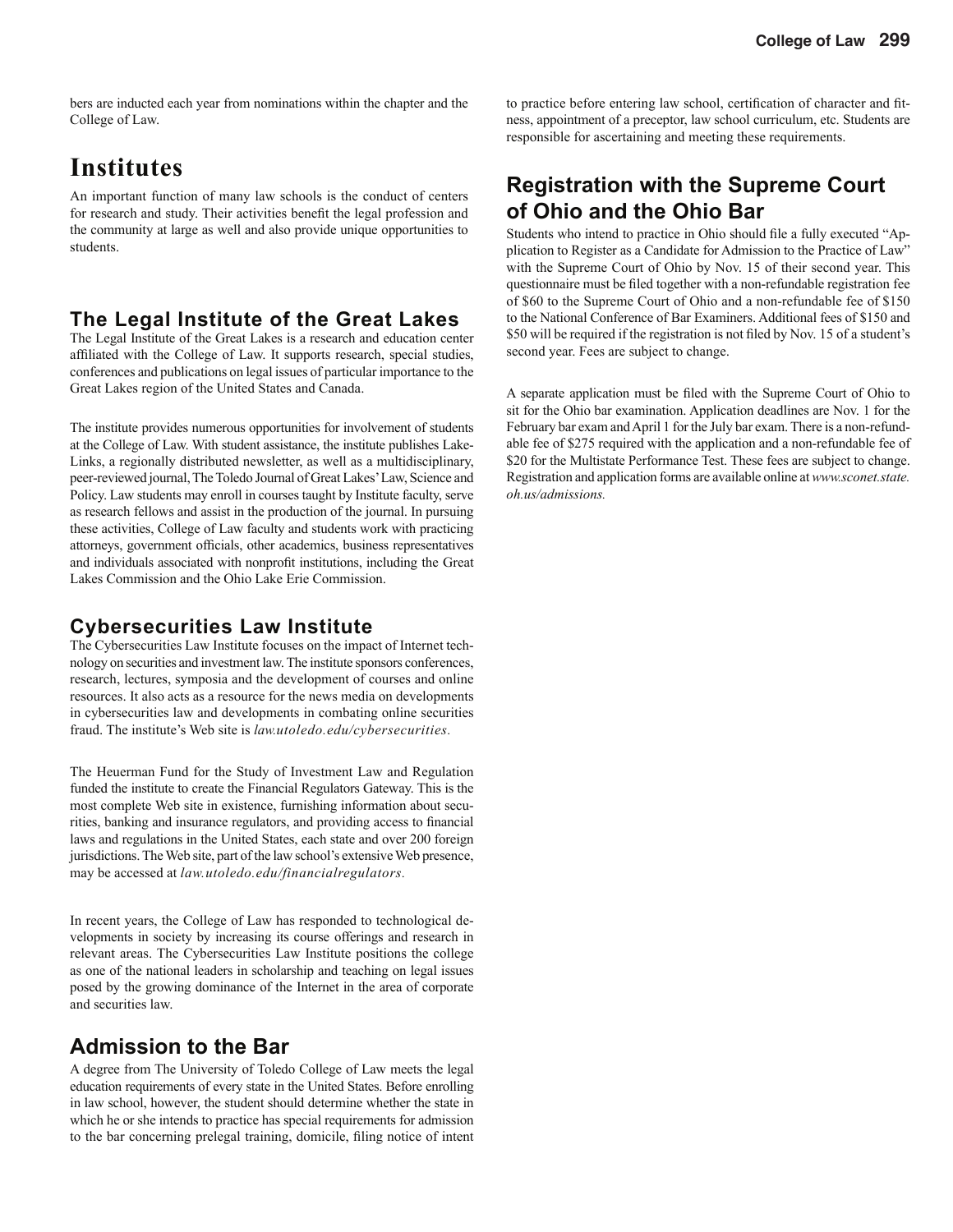# **College of Law Faculty and Instructional Staff**

**Terrell A. Allen,** 2000, instructor, legal research and writing B.A., B.S.W., University of Mississippi; M.S.W., Washington University, St. Louis; J.D., University of Michigan

**John A. Barrett**, 1995, associate professor B.A., Amherst College; J.D., Harvard University

**Courtney Cahill**, 2003, associate professor B.A., Barnard College, Columbia University; Ph.D., Princeton University; J.D., Yale Law School

**Bruce A. Campbell**, 1979, professor B.A., DePauw University; Ph.D., Michigan State University; J.D., University of Michigan

**Douglas K. Chapman**, 1980, professor B.S., Ohio State University; J.D., Ohio Northern University

**Phillip J. Closius**, 1979, professor B.A., University of Notre Dame; J.D., Columbia University

**Benjamin G. Davis**, 2003, associate professor B.A., Harvard College; J.D.-MBA, Harvard Law School-Harvard Business School

**Gabrielle Davis**, 1996, instructor, director, clinical legal education B.A., Siena Heights College; J.D., The University of Toledo

**Beth A. Eisler**, 1987, professor A.B., J.D., George Washington University

**Maara Fink**, 1999, instructor, clinical legal education B.A., Clark University; J.D., The University of Toledo

**Llewellyn J. Gibbons**, 1998, associate professor B.A., State University of New York - New Paltz; J.D., Northeastern University; LL.M. [LE], Temple University; LL.M. [I.P.], Franklin Pierce

**David A. Harris**, 1990, Balk Professor of Law and Values B.A., Northwestern University; J.D., Yale University; M.L. (Trial Advocacy), Georgetown University

**Robert J. Hopperton**, 1978, professor B.A., Baldwin-Wallace College; M.A., The University of Toledo; J.D., Ohio State University

**Bruce M. Kennedy,** 1993, associate professor A.B., University of Michigan; J.D., University of Minnesota; A.M.L.S., University of Michigan

**Robin M. Kennedy**, 1973, associate professor A.B., University of Notre Dame; J.D., Case Western Reserve University

**Kenneth E. Kilbert**, 2006, assistant professor B.A., Bethany College; J.D., University of Pittsburgh School of Law **James M. Klein**, 1971, professor A.B., University of Michigan; J.D., Case Western Reserve University

**Susan R. Martyn**, 1980, Stoepler Professor of Law and Values B.A., St. Olaf College; J.D., Marquette University

**Deborah M. Mostaghel**, 1992, senior instructor, legal research and writing B.A., University of California-Berkeley; M.A., Shiraz University; J.D., University of Utah

**M. Susan Murnane,** 2006, visiting assistant professor B.A., Carlton College; J.D., University of Minnesota; M.L., Georgetown University; PhD., Case Western Reserve University

Katherine Raup O'Connell, 2005, instructor, legal research and writing B.A., Wittenberg University; J.D., The Ohio State University

**Lee A. Pizzimenti**, 1985, professor B.G.S., University of Michigan; J.D., Wayne State University

**Marilyn F. Preston**, 1995, instructor, legal research and writing B.A., Emory University; J.D., Hastings College of Law - San Francisco

**Geoffrey C. Rapp**, 2004, assistant professor A.B., Harvard College; J.D., Yale

**Douglas E. Ray,** 2006 (also 1981-1999), professor and dean B.A., University of Minnesota; J.D., Harvard

**William M. Richman**, 1976, Distinguished University Professor B.A., University of Pennsylvania; J.D., University of Maryland

**Robert S. Salem**, 1994, instructor, clinical legal education B.A., J.D., The University of Toledo

**Joseph E. Slater**, 1999, professor B.A., Oberlin College; J.D., University of Michigan; Ph.D., Georgetown University

**Daniel J. Steinbock**, 1985, Anderson Professor of Law and Values B.A., J.D., Yale University

**James E. Tierney**, 1988, professor and interim associate dean B.A., Rutgers College; J.D., LL.M., New York University

**Rebecca E. Zietlow**, 1995, Fornoff Professor of Law and Values B.A., Barnard College, Columbia University; J.D., Yale Law School

#### **EMERITUS AND SUPERANNUATE FACULTY**

**Roger W. Andersen**, 1979, professor emeritus B.A., Knox College; J.D., University of Iowa; LL.M., University of Illinois

**Rhoda L. Berkowitz**, 1974, professor emerita A.B., Mount Holyoke College; LL.B., Yale University

**Henry J. Bourguignon**, 1974, Distinguished University Professor Emeritus

A.B., M.A., Loyola University; Ph.D., J.D., University of Michigan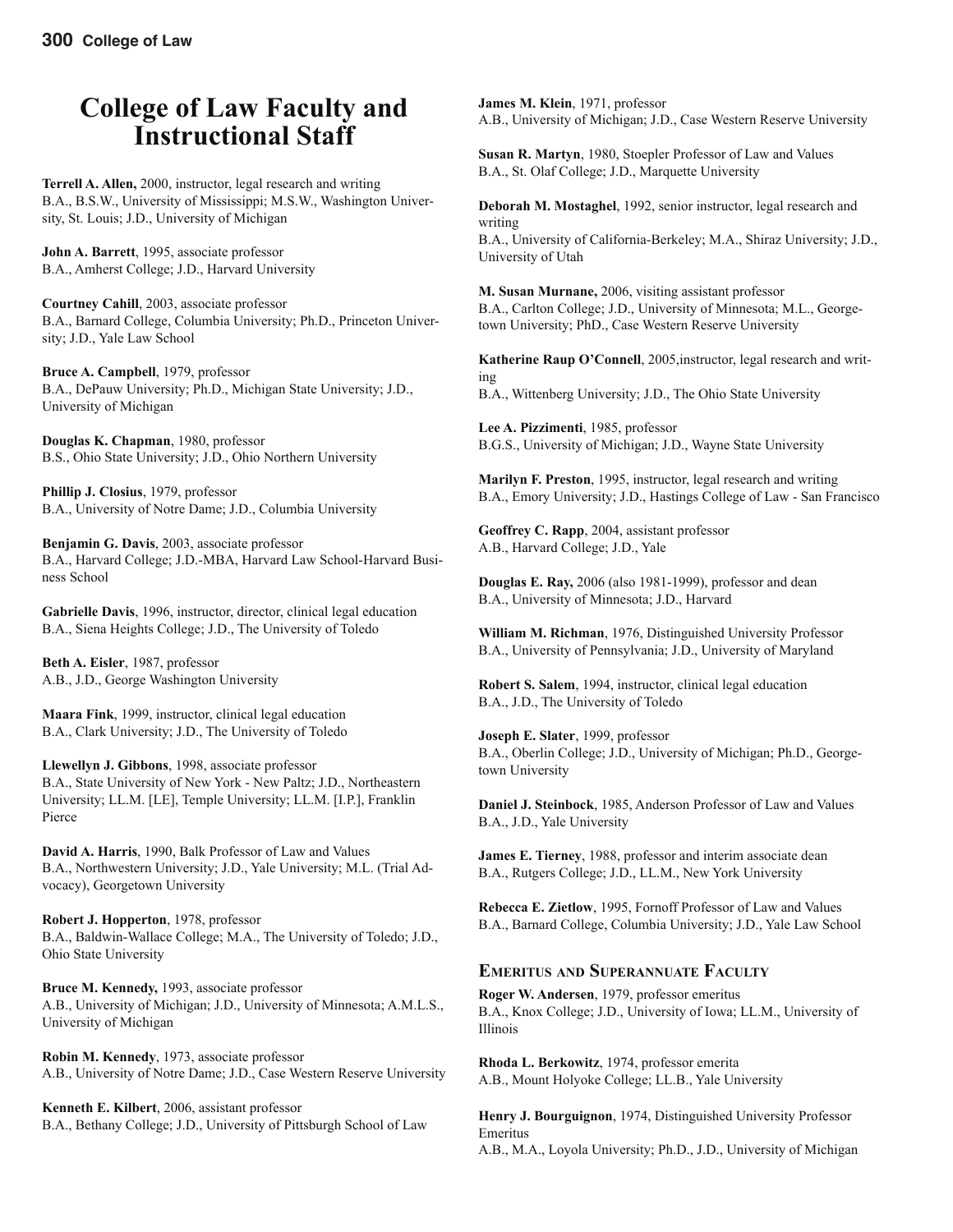**Richard W. Edwards Jr.,** 1970, professor emeritus B.A., J.D., Cornell University

**Howard M. Friedman**, 1970, Distinguished University Professor of Law Emeritus B.A., Ohio State University; J.D., Harvard University; LL.M., Georgetown University

**Michael G. Kadens**, 1976, professor emeritus A.B., University of Michigan; J.D., Stanford University

**Frank S. Merritt**, 1977, professor emeritus B.A., Hiram College; J.D., Case Western Reserve University

**Gerald P. Moran**, 1974, professor emeritus B.S., University of Scranton; J.D., Catholic University of America; LL.M., George Washington University

**Anthony A. Morano,** 1964, professor emeritus B.A., Amherst College; LL.B., Fordham University

**Albert T. Quick**, 1995, professor and dean emeritus B.A., University of Arizona; M.A., Central Michigan University; J.D., Wayne State University; LL.M., Tulane University

**Ronald D. Raitt**, 1966, professor emeritus B.S., J.D., University of Nebraska